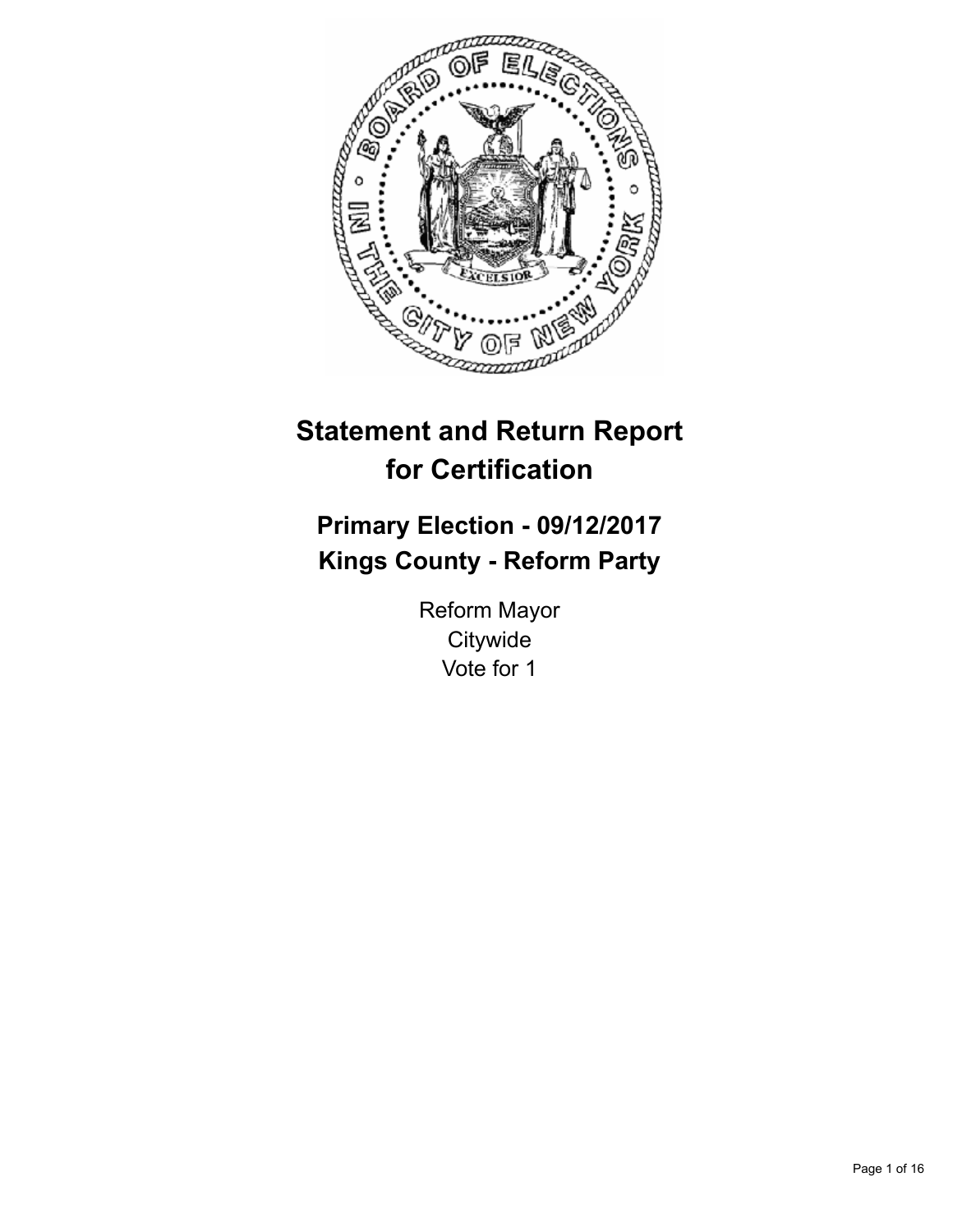

| <b>PUBLIC COUNTER</b>                                    | 89       |
|----------------------------------------------------------|----------|
| <b>MANUALLY COUNTED EMERGENCY</b>                        | 0        |
| ABSENTEE / MILITARY                                      | 7        |
| <b>AFFIDAVIT</b>                                         |          |
| <b>Total Ballots</b>                                     | 97       |
| Less - Inapplicable Federal/Special Presidential Ballots | $\Omega$ |
| <b>Total Applicable Ballots</b>                          | 97       |
| <b>SAL F. ALBANESE</b>                                   | 65       |
| BILL DE BLASIO (WRITE-IN)                                | 13       |
| NICOLE MALLIOTAKIS (WRITE-IN)                            | 4        |
| UNATTRIBUTABLE WRITE-IN (WRITE-IN)                       | 2        |
| UNCOUNTED WRITE-IN PER STATUTE (WRITE-IN)                |          |
| <b>Total Votes</b>                                       | 85       |
| Unrecorded                                               | 12       |

| PUBLIC COUNTER                                           | 80       |
|----------------------------------------------------------|----------|
| <b>MANUALLY COUNTED EMERGENCY</b>                        | 0        |
| ABSENTEE / MILITARY                                      | 3        |
| <b>AFFIDAVIT</b>                                         | $\Omega$ |
| <b>Total Ballots</b>                                     | 83       |
| Less - Inapplicable Federal/Special Presidential Ballots | $\Omega$ |
| <b>Total Applicable Ballots</b>                          | 83       |
| <b>SAL F. ALBANESE</b>                                   | 37       |
| BILL DE BLASIO (WRITE-IN)                                | 22       |
| <b>BO DIETL (WRITE-IN)</b>                               |          |
| FREDERICK DOUGLAS (WRITE-IN)                             | 1        |
| KARMEN M SMITH (WRITE-IN)                                | 1        |
| NICOLE MALLIOTAKIS (WRITE-IN)                            | 1        |
| PIA RAYMOND (WRITE-IN)                                   | 1        |
| ROBERT GANGI (WRITE-IN)                                  | 1        |
| UNATTRIBUTABLE WRITE-IN (WRITE-IN)                       | 6        |
| <b>Total Votes</b>                                       | 71       |
| Unrecorded                                               | 12       |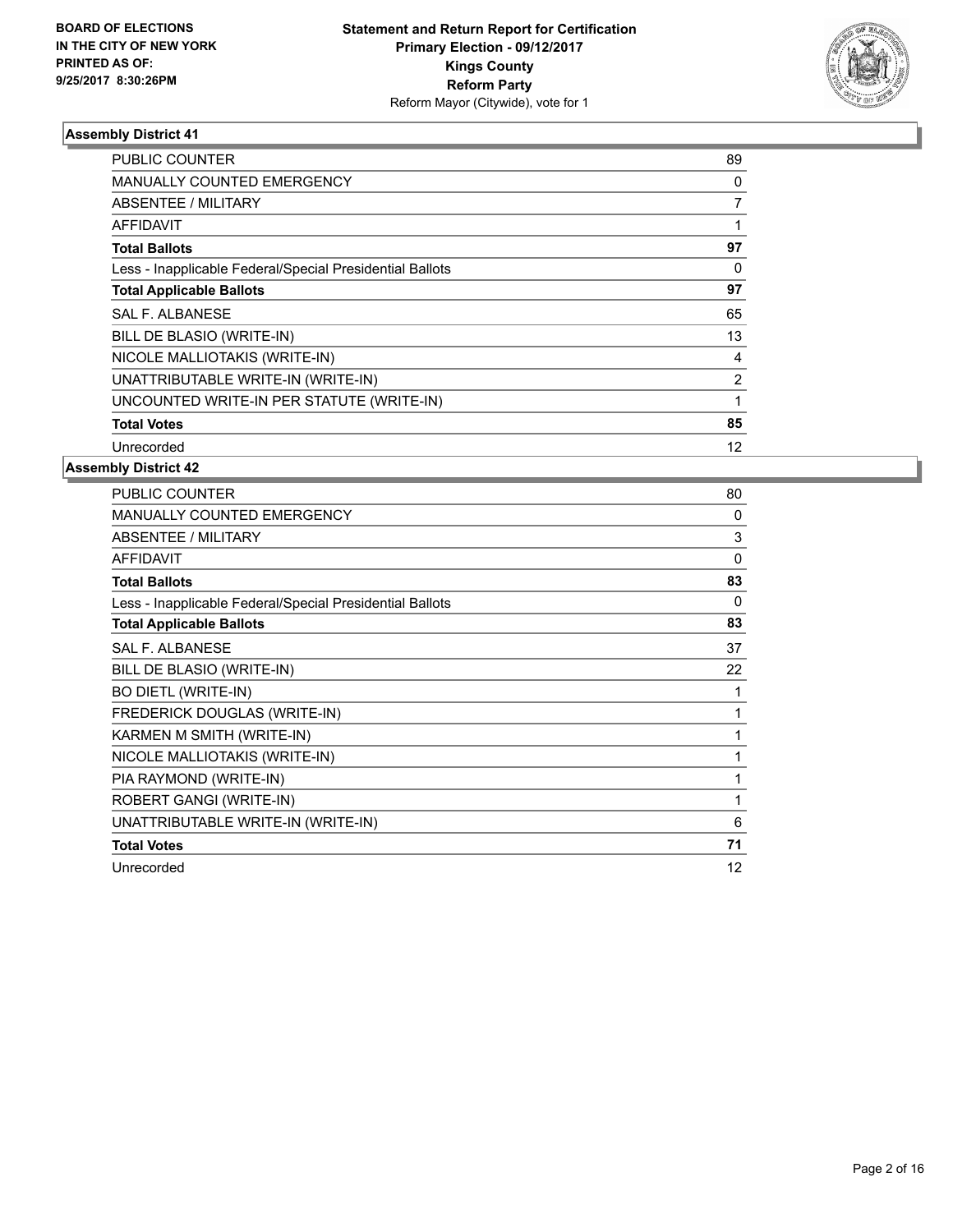

| <b>PUBLIC COUNTER</b>                                    | 82 |
|----------------------------------------------------------|----|
| MANUALLY COUNTED EMERGENCY                               | 0  |
| ABSENTEE / MILITARY                                      | 9  |
| <b>AFFIDAVIT</b>                                         | 2  |
| <b>Total Ballots</b>                                     | 93 |
| Less - Inapplicable Federal/Special Presidential Ballots | 0  |
| <b>Total Applicable Ballots</b>                          | 93 |
| <b>SAL F. ALBANESE</b>                                   | 44 |
| BILL DE BLASIO (WRITE-IN)                                | 20 |
| <b>BOB GARY (WRITE-IN)</b>                               |    |
| JUMANI WILLIAMS (WRITE-IN)                               | 1  |
| PETER KREPOTKIN (WRITE-IN)                               | 1  |
| RICHARD BASHNER (WRITE-IN)                               | 1  |
| ROBERT GANGI (WRITE-IN)                                  | 4  |
| UNATTRIBUTABLE WRITE-IN (WRITE-IN)                       | 5  |
| <b>VERMIN SUPREME (WRITE-IN)</b>                         | 1  |
| <b>Total Votes</b>                                       | 78 |
| Unrecorded                                               | 15 |

| PUBLIC COUNTER                                           | 147 |
|----------------------------------------------------------|-----|
| <b>MANUALLY COUNTED EMERGENCY</b>                        | 0   |
| <b>ABSENTEE / MILITARY</b>                               | 4   |
| <b>AFFIDAVIT</b>                                         | 1   |
| <b>Total Ballots</b>                                     | 152 |
| Less - Inapplicable Federal/Special Presidential Ballots | 0   |
| <b>Total Applicable Ballots</b>                          | 152 |
| <b>SAL F. ALBANESE</b>                                   | 77  |
| BERNIE SANDERS (WRITE-IN)                                | 1   |
| BILL DE BLASIO (WRITE-IN)                                | 30  |
| <b>BO DIETL (WRITE-IN)</b>                               | 1   |
| KHADER EL-YATEEM (WRITE-IN)                              | 1   |
| MATHIEU EUGENE (WRITE-IN)                                | 1   |
| MICHAEL BLOOMBERG (WRITE-IN)                             | 1   |
| MICHAEL TOLKIN (WRITE-IN)                                | 2   |
| NICOLE MALLIOTAKIS (WRITE-IN)                            | 4   |
| RAY KELLY (WRITE-IN)                                     | 1   |
| RICHARD S. BUSHNER (WRITE-IN)                            | 1   |
| ROBERT GANGI (WRITE-IN)                                  | 3   |
| UNATTRIBUTABLE WRITE-IN (WRITE-IN)                       | 8   |
| UNCOUNTED WRITE-IN PER STATUTE (WRITE-IN)                | 1   |
| <b>Total Votes</b>                                       | 132 |
| Unrecorded                                               | 20  |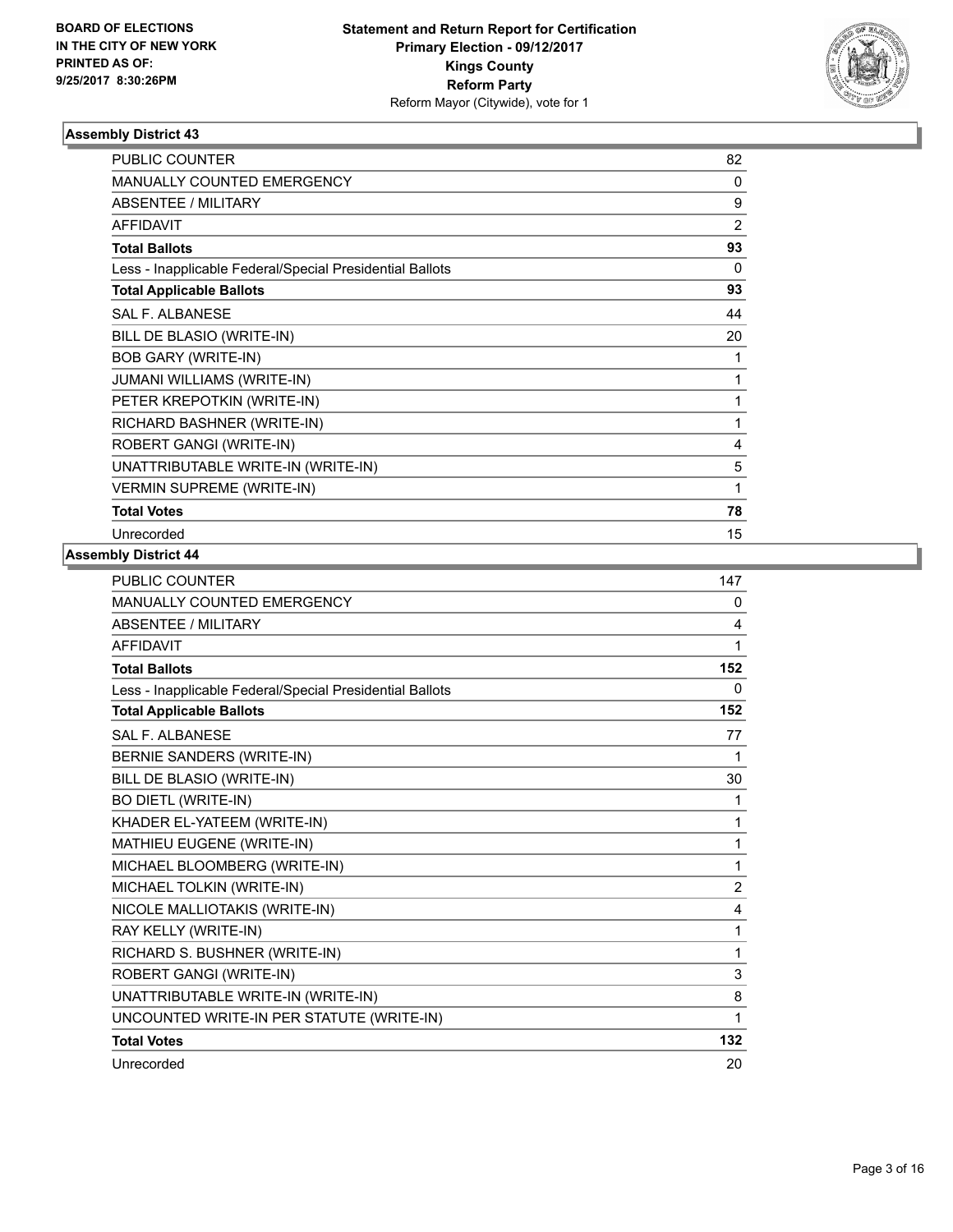

| <b>PUBLIC COUNTER</b>                                    | 104 |
|----------------------------------------------------------|-----|
| <b>MANUALLY COUNTED EMERGENCY</b>                        | 0   |
| <b>ABSENTEE / MILITARY</b>                               | 7   |
| <b>AFFIDAVIT</b>                                         | 0   |
| <b>Total Ballots</b>                                     | 111 |
| Less - Inapplicable Federal/Special Presidential Ballots | 0   |
| <b>Total Applicable Ballots</b>                          | 111 |
| <b>SAL F. ALBANESE</b>                                   | 74  |
| ANNA ROZENTUL (WRITE-IN)                                 |     |
| BILL DE BLASIO (WRITE-IN)                                | 5   |
| MARIA R. CUASTELLA (WRITE-IN)                            | 1   |
| NICOLE MALLIOTAKIS (WRITE-IN)                            | 4   |
| UNATTRIBUTABLE WRITE-IN (WRITE-IN)                       | 7   |
| <b>Total Votes</b>                                       | 92  |
| Unrecorded                                               | 19  |

| <b>PUBLIC COUNTER</b>                                    | 283            |
|----------------------------------------------------------|----------------|
| <b>MANUALLY COUNTED EMERGENCY</b>                        | 0              |
| <b>ABSENTEE / MILITARY</b>                               | 8              |
| <b>AFFIDAVIT</b>                                         | $\Omega$       |
| <b>Total Ballots</b>                                     | 291            |
| Less - Inapplicable Federal/Special Presidential Ballots | 0              |
| <b>Total Applicable Ballots</b>                          | 291            |
| SAI F. AI BANESE                                         | 173            |
| BILL DE BLASIO (WRITE-IN)                                | 18             |
| <b>BO DIETL (WRITE-IN)</b>                               | 6              |
| CHRISTOPHER GERVEY REID (WRITE-IN)                       | 1              |
| JOHN QUAGLIONE (WRITE-IN)                                | 1              |
| KHADER EL-YATEEM (WRITE-IN)                              | 4              |
| LAURIE WINDSOR (WRITE-IN)                                | 1              |
| LIAM A. MCCABE (WRITE-IN)                                | 1              |
| MIAO LING LEY (WRITE-IN)                                 | 1              |
| MICHAEL BLOOMBERG (WRITE-IN)                             | 1              |
| MICHAEL TOLKIN (WRITE-IN)                                | $\overline{2}$ |
| MICHELLE OBAMA (WRITE-IN)                                | 1              |
| NICOLE MALLIOTAKIS (WRITE-IN)                            | 18             |
| ROCKY DE LA FUENTE (WRITE-IN)                            | 1              |
| TARIQ ASSAD (WRITE-IN)                                   | 1              |
| TING LI (WRITE-IN)                                       | 1              |
| UNATTRIBUTABLE WRITE-IN (WRITE-IN)                       | 6              |
| <b>VINCENT GENTILE (WRITE-IN)</b>                        | 1              |
| <b>Total Votes</b>                                       | 238            |
| Unrecorded                                               | 53             |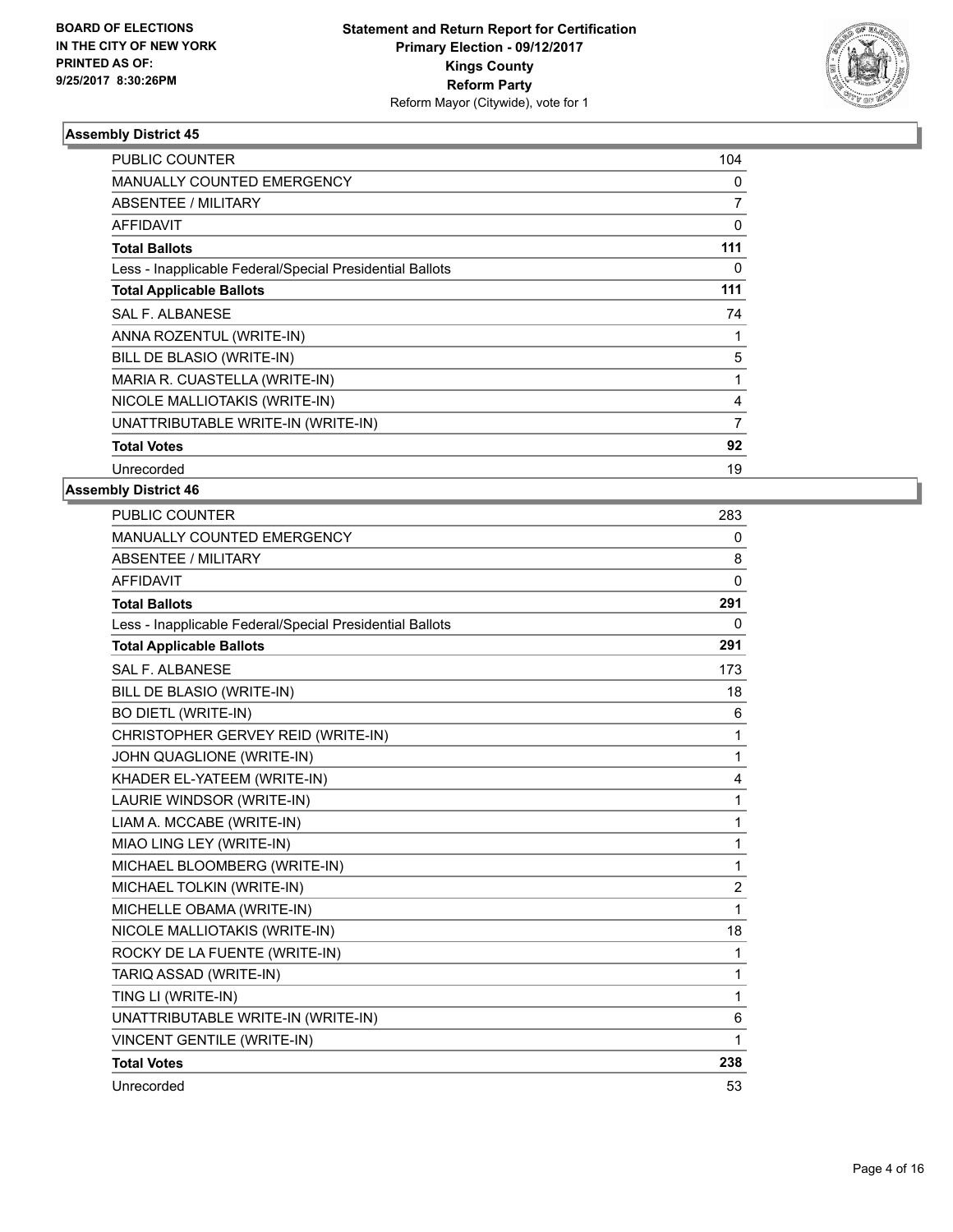

| <b>PUBLIC COUNTER</b>                                    | 191            |
|----------------------------------------------------------|----------------|
| <b>MANUALLY COUNTED EMERGENCY</b>                        | 0              |
| ABSENTEE / MILITARY                                      | 12             |
| <b>AFFIDAVIT</b>                                         |                |
| <b>Total Ballots</b>                                     | 204            |
| Less - Inapplicable Federal/Special Presidential Ballots | 0              |
| <b>Total Applicable Ballots</b>                          | 204            |
| <b>SAL F. ALBANESE</b>                                   | 132            |
| BILL DE BLASIO (WRITE-IN)                                | 10             |
| <b>BO DIETL (WRITE-IN)</b>                               | 1              |
| MICHAEL TOLKIN (WRITE-IN)                                | $\overline{2}$ |
| NANCY TONG (WRITE-IN)                                    | 4              |
| NICOLE MALLIOTAKIS (WRITE-IN)                            | 10             |
| ROBERT GANGI (WRITE-IN)                                  | 1              |
| UNATTRIBUTABLE WRITE-IN (WRITE-IN)                       | 6              |
| <b>Total Votes</b>                                       | 166            |
| Unrecorded                                               | 38             |

| PUBLIC COUNTER                                           | 64             |
|----------------------------------------------------------|----------------|
| MANUALLY COUNTED EMERGENCY                               | 0              |
| <b>ABSENTEE / MILITARY</b>                               | 6              |
| <b>AFFIDAVIT</b>                                         | 1              |
| <b>Total Ballots</b>                                     | 71             |
| Less - Inapplicable Federal/Special Presidential Ballots | 0              |
| <b>Total Applicable Ballots</b>                          | 71             |
| <b>SAL F. ALBANESE</b>                                   | 44             |
| AARON TYK (WRITE-IN)                                     | 1              |
| BILL DE BLASIO (WRITE-IN)                                | 9              |
| <b>BO DIETL (WRITE-IN)</b>                               | 3              |
| CHAIMM DEUTCH (WRITE-IN)                                 | 1              |
| HERSHEL BLONDER (WRITE-IN)                               | 1              |
| NICOLE MALLIOTAKIS (WRITE-IN)                            | 5              |
| UNATTRIBUTABLE WRITE-IN (WRITE-IN)                       | $\overline{c}$ |
| YEHUDA HEIMFELD (WRITE-IN)                               | 1              |
| <b>Total Votes</b>                                       | 67             |
| Unrecorded                                               | 4              |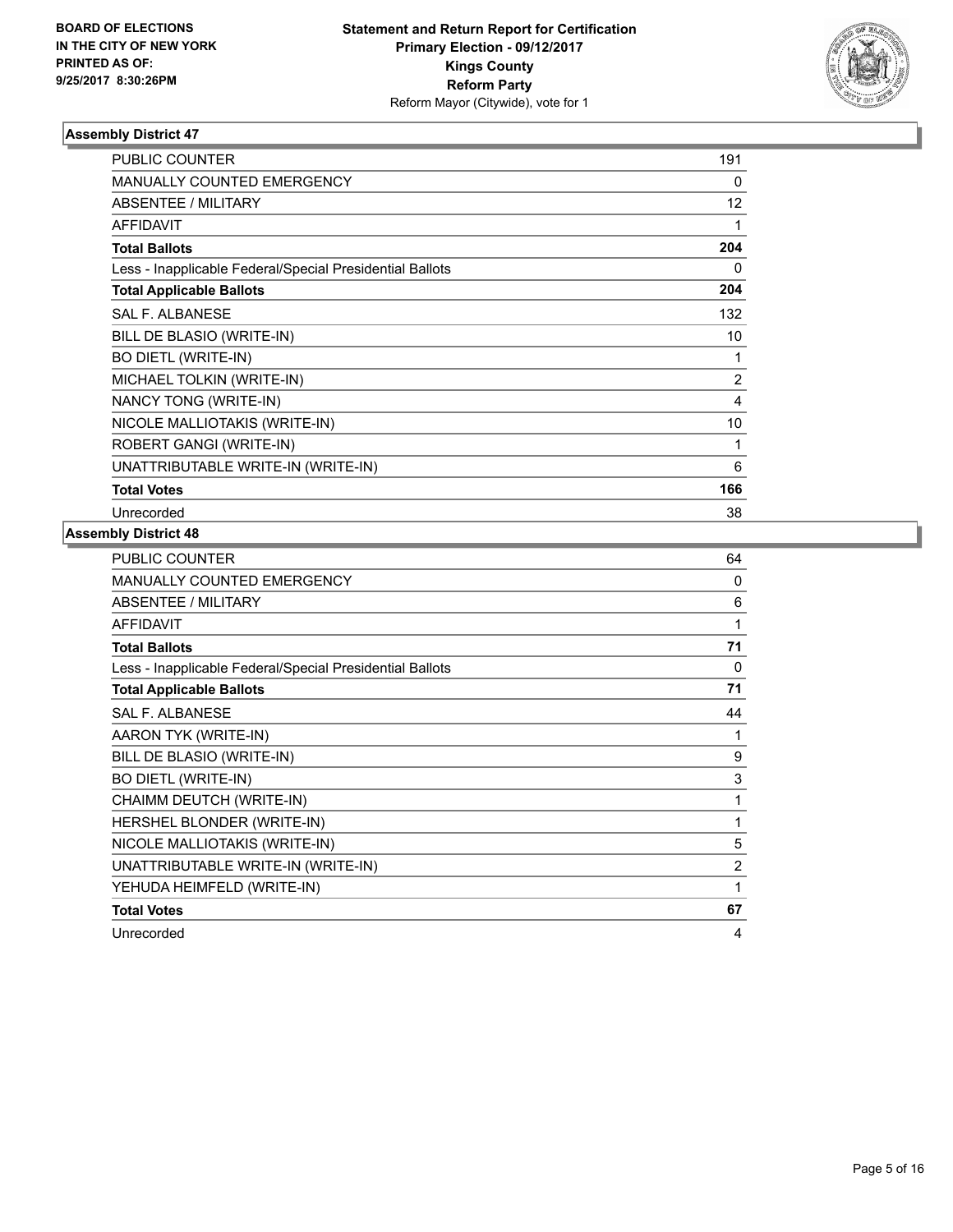

| <b>PUBLIC COUNTER</b>                                    | 227            |
|----------------------------------------------------------|----------------|
| <b>MANUALLY COUNTED EMERGENCY</b>                        | 0              |
| ABSENTEE / MILITARY                                      | 4              |
| <b>AFFIDAVIT</b>                                         | 1              |
| <b>Total Ballots</b>                                     | 232            |
| Less - Inapplicable Federal/Special Presidential Ballots | 0              |
| <b>Total Applicable Ballots</b>                          | 232            |
| <b>SAL F. ALBANESE</b>                                   | 170            |
| BILL DE BLASIO (WRITE-IN)                                | 9              |
| CHRIS MIAO (WRITE-IN)                                    | 4              |
| CHRIS MIOU (WRITE-IN)                                    | 1              |
| KHADER EL-YATEEM (WRITE-IN)                              | $\overline{2}$ |
| RICHARD BASHNER (WRITE-IN)                               | 1              |
| ROBERT GANGI (WRITE-IN)                                  | 1              |
| UNATTRIBUTABLE WRITE-IN (WRITE-IN)                       | 8              |
| <b>Total Votes</b>                                       | 196            |
| Unrecorded                                               | 36             |

| PUBLIC COUNTER                                           | 127             |
|----------------------------------------------------------|-----------------|
| MANUALLY COUNTED EMERGENCY                               | 0               |
| <b>ABSENTEE / MILITARY</b>                               | 4               |
| <b>AFFIDAVIT</b>                                         | 1               |
| <b>Total Ballots</b>                                     | 132             |
| Less - Inapplicable Federal/Special Presidential Ballots | 0               |
| <b>Total Applicable Ballots</b>                          | 132             |
| SAL F. ALBANESE                                          | 70              |
| BILL DE BLASIO (WRITE-IN)                                | 22              |
| <b>BO DIETL (WRITE-IN)</b>                               | 1               |
| DIBIACIO MOYA (WRITE-IN)                                 | 1               |
| MARGARET CHIN (WRITE-IN)                                 | 1               |
| MICHAEL TOLKIN (WRITE-IN)                                | 5               |
| NICOLE MALLIOTAKIS (WRITE-IN)                            | 1               |
| ROBERT GANGI (WRITE-IN)                                  | 1               |
| ROBERT LESHNER (WRITE-IN)                                | 1               |
| UNATTRIBUTABLE WRITE-IN (WRITE-IN)                       | 12 <sup>°</sup> |
| UNCOUNTED WRITE-IN PER STATUTE (WRITE-IN)                | 1               |
| <b>Total Votes</b>                                       | 116             |
| Unrecorded                                               | 16              |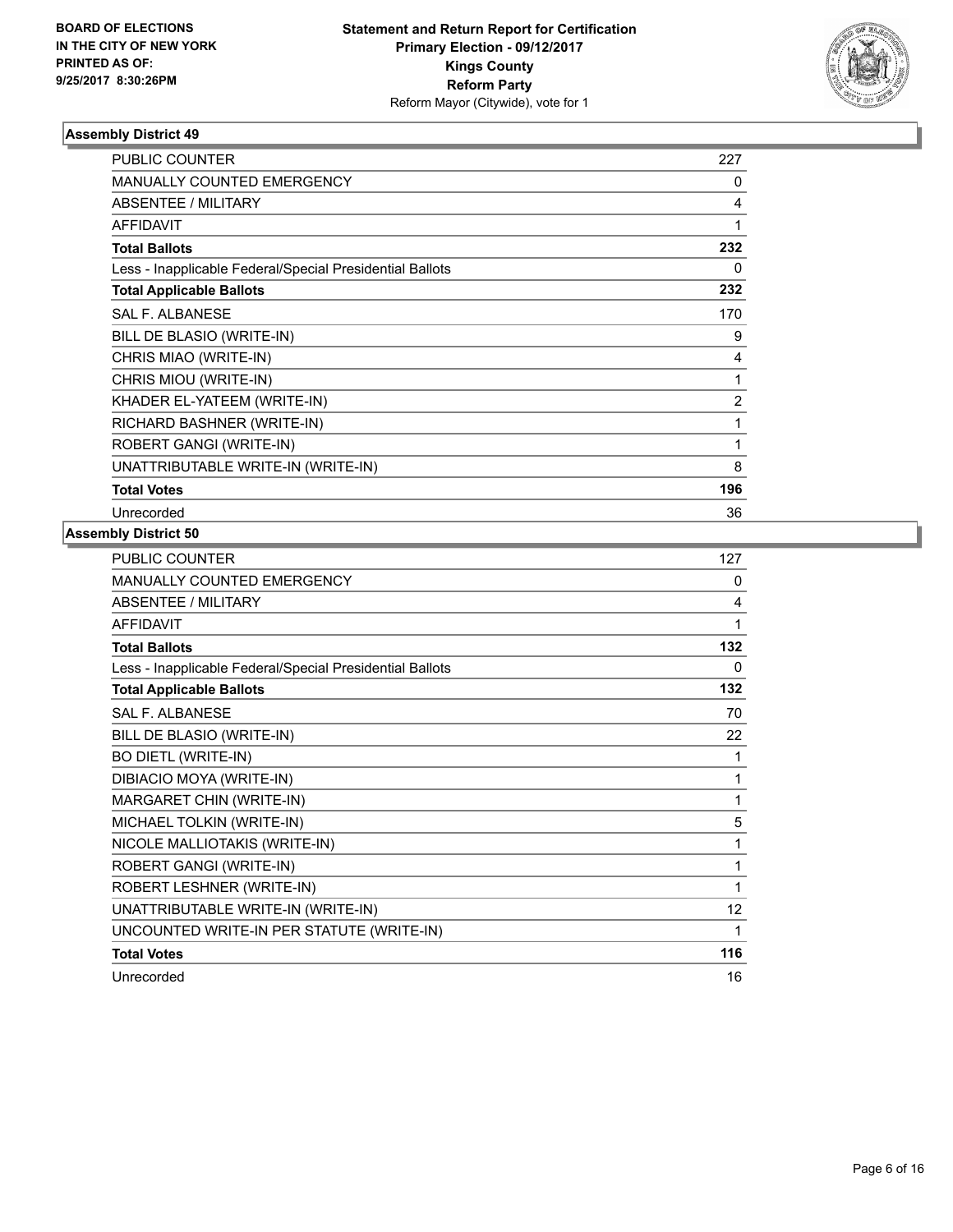

| <b>PUBLIC COUNTER</b>                                    | 179            |
|----------------------------------------------------------|----------------|
| <b>MANUALLY COUNTED EMERGENCY</b>                        | 0              |
| <b>ABSENTEE / MILITARY</b>                               | 2              |
| <b>AFFIDAVIT</b>                                         | 1              |
| <b>Total Ballots</b>                                     | 182            |
| Less - Inapplicable Federal/Special Presidential Ballots | $\mathbf{0}$   |
| <b>Total Applicable Ballots</b>                          | 182            |
| <b>SAL F. ALBANESE</b>                                   | 89             |
| AKEEM BROWDER (WRITE-IN)                                 | 1              |
| BILL DE BLASIO (WRITE-IN)                                | 35             |
| CARLOS MENCHACA (WRITE-IN)                               | 3              |
| CHRIS MIAO (WRITE-IN)                                    | 1              |
| FELIX CASTILO (WRITE-IN)                                 | 1              |
| FELIX ORTIZ (WRITE-IN)                                   | $\overline{2}$ |
| KHADER EL-YATEEM (WRITE-IN)                              | 7              |
| LUCRETIA REGINA-POTTER (WRITE-IN)                        | $\mathbf{1}$   |
| MICHAEL TOLKIN (WRITE-IN)                                | 1              |
| NANCY TONG (WRITE-IN)                                    | 1              |
| NICOLE MALLIOTAKIS (WRITE-IN)                            | 1              |
| NYDIA VELAZQUEZ (WRITE-IN)                               | 1              |
| ROBERT GANGI (WRITE-IN)                                  | $\overline{2}$ |
| UNATTRIBUTABLE WRITE-IN (WRITE-IN)                       | $\overline{7}$ |
| <b>Total Votes</b>                                       | 153            |
| Unrecorded                                               | 29             |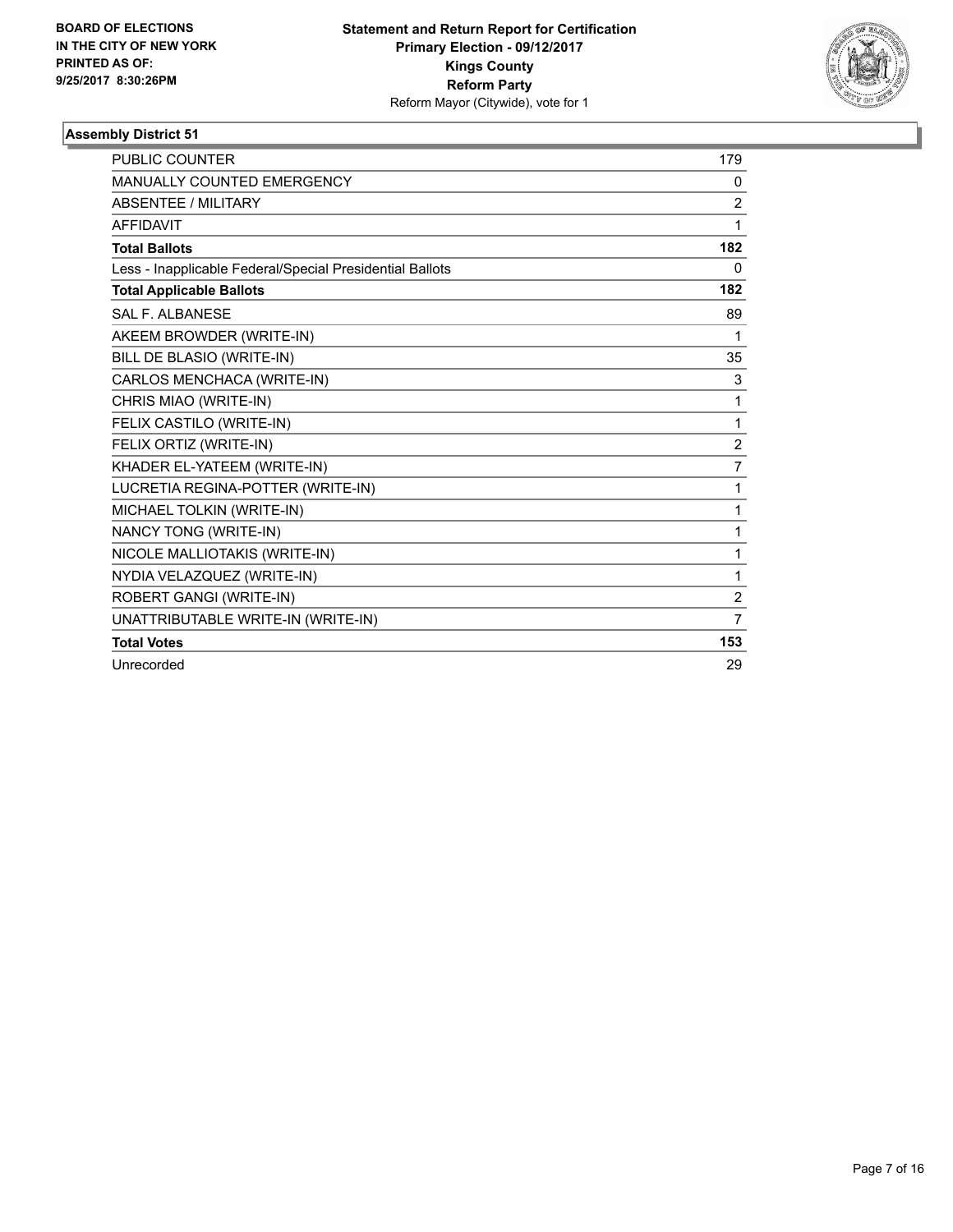

| PUBLIC COUNTER                                           | 121            |
|----------------------------------------------------------|----------------|
| MANUALLY COUNTED EMERGENCY                               | 0              |
| <b>ABSENTEE / MILITARY</b>                               | 5              |
| <b>AFFIDAVIT</b>                                         | 1              |
| <b>Total Ballots</b>                                     | 127            |
| Less - Inapplicable Federal/Special Presidential Ballots | $\Omega$       |
| <b>Total Applicable Ballots</b>                          | 127            |
| <b>SAL F. ALBANESE</b>                                   | 66             |
| BILL DE BLASIO (WRITE-IN)                                | 25             |
| <b>BO DIETL (WRITE-IN)</b>                               | 2              |
| <b>BOB GANGI (WRITE-IN)</b>                              | 1              |
| <b>BONITA JACKSON (WRITE-IN)</b>                         | 1              |
| DANIEL KNTZOVICZ (WRITE-IN)                              | 1              |
| HILLARY CLINTON (WRITE-IN)                               | 1              |
| JOE WARLOCK (WRITE-IN)                                   | 1              |
| JOHN GANGI (WRITE-IN)                                    | 1              |
| JONAN DIANE AND (WRITE-IN)                               | 1              |
| LEE GABBAY (WRITE-IN)                                    | 1              |
| MICHAEL BLOOMBERG (WRITE-IN)                             | 3              |
| MICHAEL TOLKIN (WRITE-IN)                                | 1              |
| NICOLE MALLIOTAKIS (WRITE-IN)                            | 5              |
| RAY BROWN (WRITE-IN)                                     | 1              |
| ROBERT GANGI (WRITE-IN)                                  | $\overline{2}$ |
| THOMAS GALLAGHER (WRITE-IN)                              | 1              |
| UNATTRIBUTABLE WRITE-IN (WRITE-IN)                       | 8              |
| <b>Total Votes</b>                                       | 122            |
| Unrecorded                                               | 5              |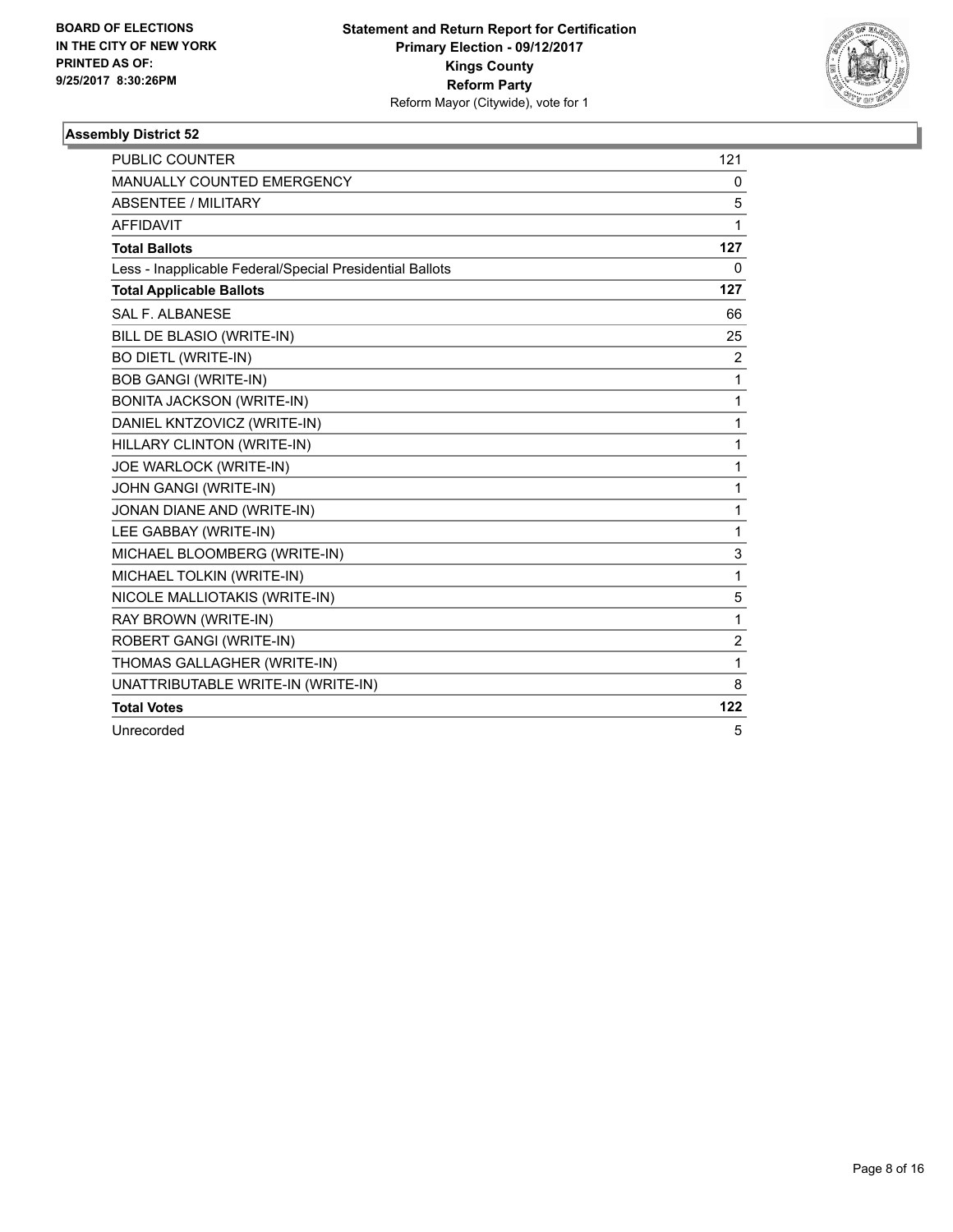

| <b>PUBLIC COUNTER</b>                                    | 144            |
|----------------------------------------------------------|----------------|
| MANUALLY COUNTED EMERGENCY                               | 0              |
| <b>ABSENTEE / MILITARY</b>                               | $\mathbf{0}$   |
| <b>AFFIDAVIT</b>                                         | $\overline{2}$ |
| <b>Total Ballots</b>                                     | 146            |
| Less - Inapplicable Federal/Special Presidential Ballots | $\Omega$       |
| <b>Total Applicable Ballots</b>                          | 146            |
| <b>SAL F. ALBANESE</b>                                   | 72             |
| BILL DE BLASIO (WRITE-IN)                                | 14             |
| DANIEL ANDREW MURPHY (WRITE-IN)                          | 1              |
| ENMY CANTOS (WRITE-IN)                                   | 1              |
| ILL DE BLASIO (WRITE-IN)                                 | 1              |
| MICHAEL TOLKIN (WRITE-IN)                                | 3              |
| RICHARD BASHNER (WRITE-IN)                               | 1              |
| RICHARD S BASHNER (WRITE-IN)                             | 1              |
| ROBERT GANGI (WRITE-IN)                                  | 3              |
| ROBIN VARGRNE WILSON (WRITE-IN)                          | 1              |
| TYRONE SLOTHROP (WRITE-IN)                               | 1              |
| UNATTRIBUTABLE WRITE-IN (WRITE-IN)                       | 15             |
| <b>Total Votes</b>                                       | 114            |
| Unrecorded                                               | 32             |

| <b>PUBLIC COUNTER</b>                                    | 83             |
|----------------------------------------------------------|----------------|
| MANUALLY COUNTED EMERGENCY                               | 0              |
| <b>ABSENTEE / MILITARY</b>                               | 3              |
| <b>AFFIDAVIT</b>                                         | 1              |
| <b>Total Ballots</b>                                     | 87             |
| Less - Inapplicable Federal/Special Presidential Ballots | 0              |
| <b>Total Applicable Ballots</b>                          | 87             |
| SAL F. ALBANESE                                          | 40             |
| BILL DE BLASIO (WRITE-IN)                                | 19             |
| <b>BO DIETL (WRITE-IN)</b>                               | 1              |
| HELAL A SHEIK (WRITE-IN)                                 | $\overline{2}$ |
| MICHAEL TOLKIN (WRITE-IN)                                | 1              |
| RICHARD S. BASHNER (WRITE-IN)                            | 1              |
| ROBERT GANGI (WRITE-IN)                                  | 3              |
| UNATTRIBUTABLE WRITE-IN (WRITE-IN)                       | 5              |
| <b>Total Votes</b>                                       | 72             |
| Unrecorded                                               | 15             |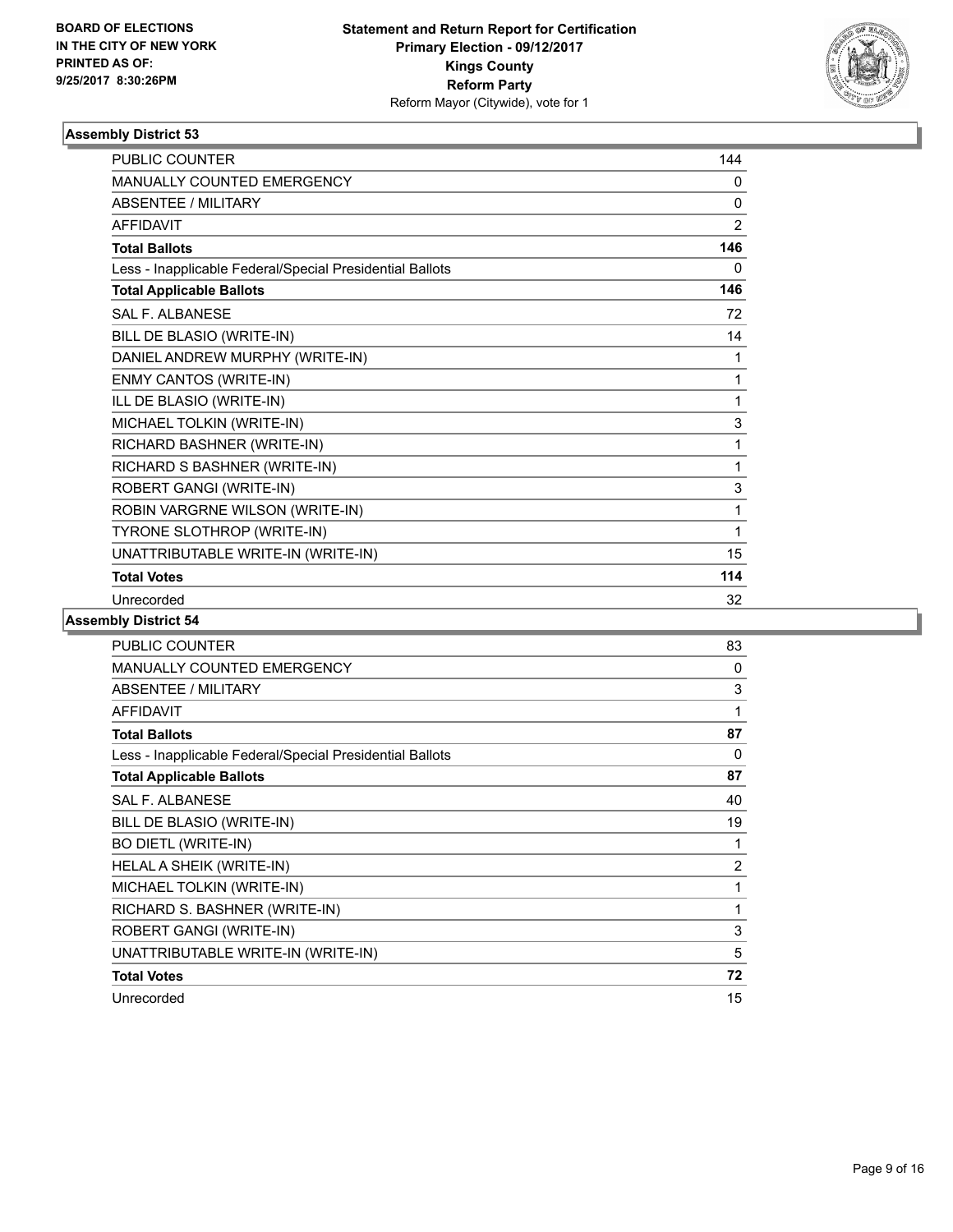

| <b>PUBLIC COUNTER</b>                                    | 63       |
|----------------------------------------------------------|----------|
| <b>MANUALLY COUNTED EMERGENCY</b>                        | 0        |
| ABSENTEE / MILITARY                                      | 2        |
| AFFIDAVIT                                                | 0        |
| <b>Total Ballots</b>                                     | 65       |
| Less - Inapplicable Federal/Special Presidential Ballots | $\Omega$ |
| <b>Total Applicable Ballots</b>                          | 65       |
| SAL F. ALBANESE                                          | 39       |
| BILL DE BLASIO (WRITE-IN)                                | 13       |
| MARTIN MARKOWITZ (WRITE-IN)                              |          |
| UNATTRIBUTABLE WRITE-IN (WRITE-IN)                       |          |
| <b>Total Votes</b>                                       | 54       |
| Unrecorded                                               | 11       |

| PUBLIC COUNTER                                           | 54             |
|----------------------------------------------------------|----------------|
| <b>MANUALLY COUNTED EMERGENCY</b>                        | 0              |
| ABSENTEE / MILITARY                                      | 1              |
| <b>AFFIDAVIT</b>                                         | 0              |
| <b>Total Ballots</b>                                     | 55             |
| Less - Inapplicable Federal/Special Presidential Ballots | 0              |
| <b>Total Applicable Ballots</b>                          | 55             |
| <b>SAL F. ALBANESE</b>                                   | 22             |
| BILL DE BLASIO (WRITE-IN)                                | 16             |
| <b>JAHARI BRISPORT (WRITE-IN)</b>                        | 1              |
| MICHAEL TOLKIN (WRITE-IN)                                |                |
| ROBERT GANGI (WRITE-IN)                                  | $\overline{2}$ |
| SONIA PAULINO (WRITE-IN)                                 | 1              |
| UNATTRIBUTABLE WRITE-IN (WRITE-IN)                       | 4              |
| <b>Total Votes</b>                                       | 47             |
| Unrecorded                                               | 8              |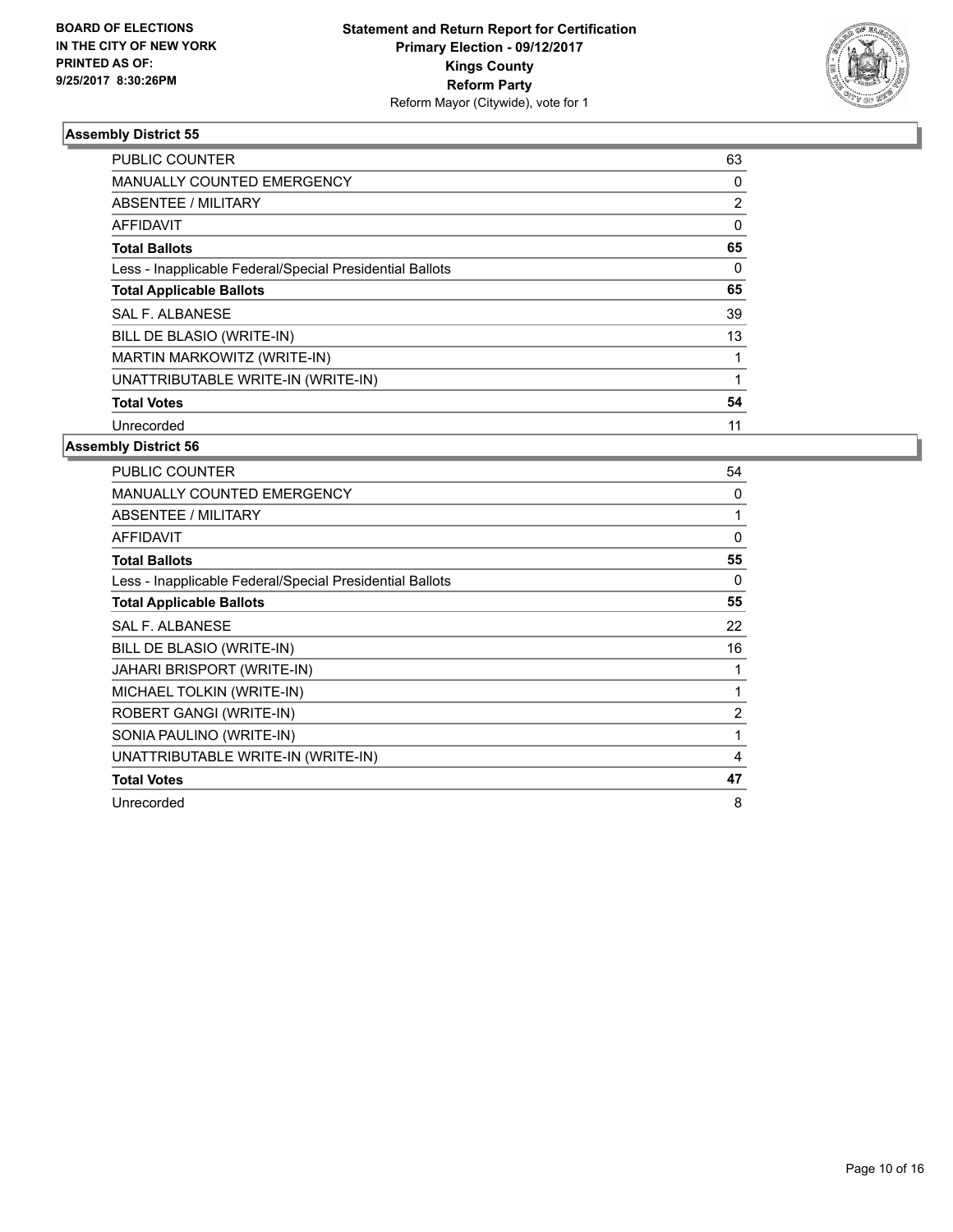

| <b>PUBLIC COUNTER</b>                                    | 152 |
|----------------------------------------------------------|-----|
| <b>MANUALLY COUNTED EMERGENCY</b>                        | 0   |
| ABSENTEE / MILITARY                                      | 2   |
| <b>AFFIDAVIT</b>                                         | 2   |
| <b>Total Ballots</b>                                     | 156 |
| Less - Inapplicable Federal/Special Presidential Ballots | 0   |
| <b>Total Applicable Ballots</b>                          | 156 |
| <b>SAL F. ALBANESE</b>                                   | 77  |
| BILL DE BLASIO (WRITE-IN)                                | 30  |
| CARL B GALYON III (WRITE-IN)                             | 1   |
| JEREMY CHAD KRAUSER (WRITE-IN)                           | 1   |
| LAURIE CUMBO (WRITE-IN)                                  | 1   |
| RICHARD BASHNER (WRITE-IN)                               | 3   |
| ROBERT BANDI (WRITE-IN)                                  | 1   |
| ROBERT GANGI (WRITE-IN)                                  | 1   |
| UNATTRIBUTABLE WRITE-IN (WRITE-IN)                       | 17  |
| <b>Total Votes</b>                                       | 132 |
| Unrecorded                                               | 24  |

| PUBLIC COUNTER                                           | 80 |
|----------------------------------------------------------|----|
| <b>MANUALLY COUNTED EMERGENCY</b>                        | 0  |
| ABSENTEE / MILITARY                                      | 3  |
| AFFIDAVIT                                                | 0  |
| <b>Total Ballots</b>                                     | 83 |
| Less - Inapplicable Federal/Special Presidential Ballots | 0  |
| <b>Total Applicable Ballots</b>                          | 83 |
| SAL F. ALBANESE                                          | 31 |
| BILL DE BLASIO (WRITE-IN)                                | 23 |
| MICHAEL TOLKIN (WRITE-IN)                                |    |
| PADJET EDWARDS (WRITE-IN)                                | 1  |
| ROBIN SHEAR (WRITE-IN)                                   | 1  |
| UNATTRIBUTABLE WRITE-IN (WRITE-IN)                       | 5  |
| <b>Total Votes</b>                                       | 62 |
| Unrecorded                                               | 21 |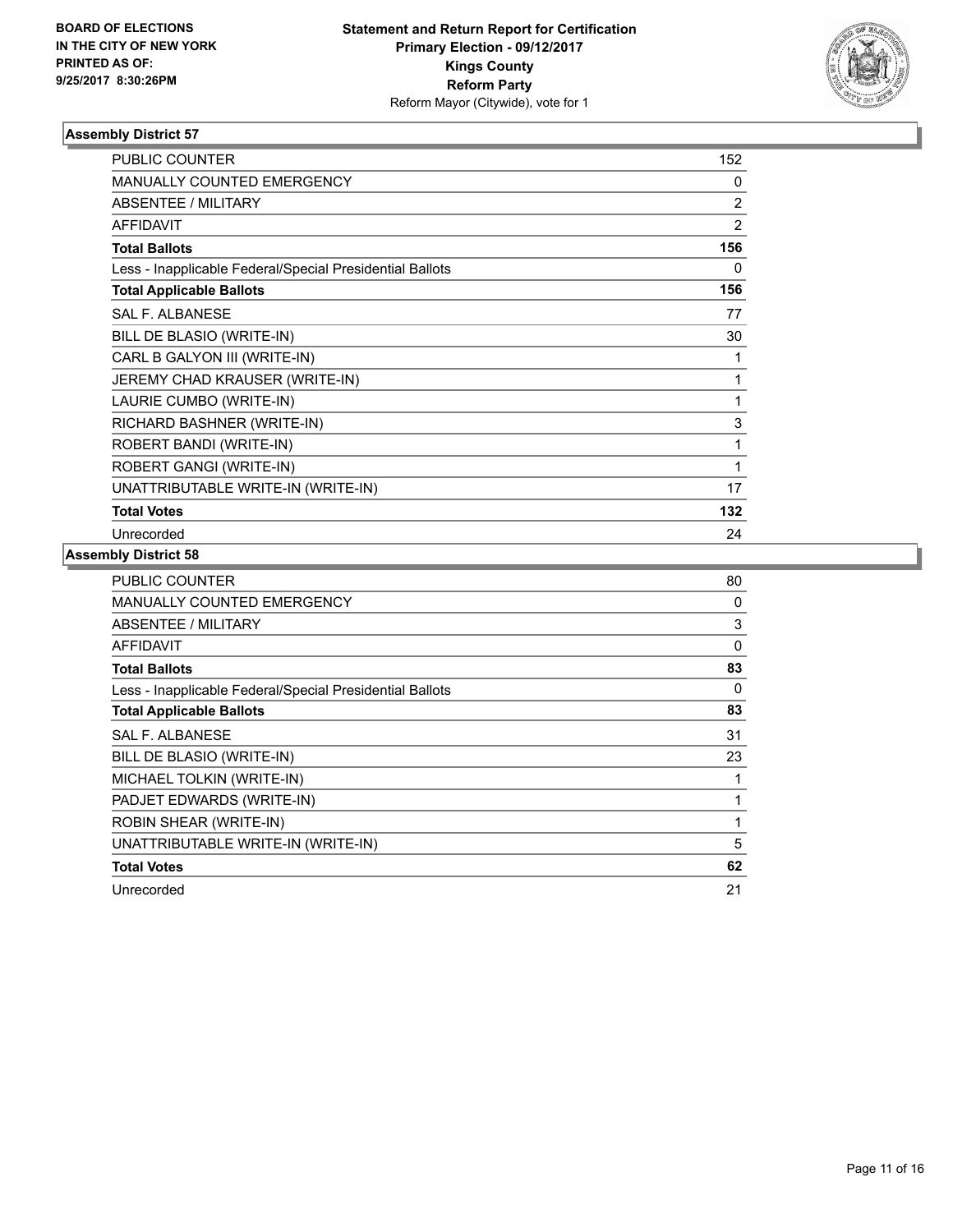

| <b>PUBLIC COUNTER</b>                                    | 67 |
|----------------------------------------------------------|----|
| <b>MANUALLY COUNTED EMERGENCY</b>                        | 0  |
| ABSENTEE / MILITARY                                      | 4  |
| <b>AFFIDAVIT</b>                                         | 0  |
| <b>Total Ballots</b>                                     | 71 |
| Less - Inapplicable Federal/Special Presidential Ballots | 0  |
| <b>Total Applicable Ballots</b>                          | 71 |
| <b>SAL F. ALBANESE</b>                                   | 42 |
| ABSATTA M. SHAKUR (WRITE-IN)                             |    |
| <b>BEN SHAPIRO (WRITE-IN)</b>                            | 1  |
| BILL DE BLASIO (WRITE-IN)                                | 8  |
| <b>BO DIETL (WRITE-IN)</b>                               | 1  |
| NICOLE MALLIOTAKIS (WRITE-IN)                            | 4  |
| ROBERT GANGI (WRITE-IN)                                  | 1  |
| UNATTRIBUTABLE WRITE-IN (WRITE-IN)                       | 3  |
| <b>Total Votes</b>                                       | 61 |
| Unrecorded                                               | 10 |

| PUBLIC COUNTER                                           | 50 |
|----------------------------------------------------------|----|
| <b>MANUALLY COUNTED EMERGENCY</b>                        | 0  |
| ABSENTEE / MILITARY                                      | 3  |
| <b>AFFIDAVIT</b>                                         | 2  |
| <b>Total Ballots</b>                                     | 55 |
| Less - Inapplicable Federal/Special Presidential Ballots | 0  |
| <b>Total Applicable Ballots</b>                          | 55 |
| <b>SAL F. ALBANESE</b>                                   | 28 |
| BILL DE BLASIO (WRITE-IN)                                | 12 |
| DAVID W. LARRIER (WRITE-IN)                              | 1  |
| INEZ BARRON (WRITE-IN)                                   | 1  |
| MICHAEL TOLKIN (WRITE-IN)                                | 1  |
| ROBERT GANGI (WRITE-IN)                                  | 1  |
| ROCKY DE LA FUENTE (WRITE-IN)                            | 1  |
| UNATTRIBUTABLE WRITE-IN (WRITE-IN)                       | 3  |
| <b>Total Votes</b>                                       | 48 |
| Unrecorded                                               | 7  |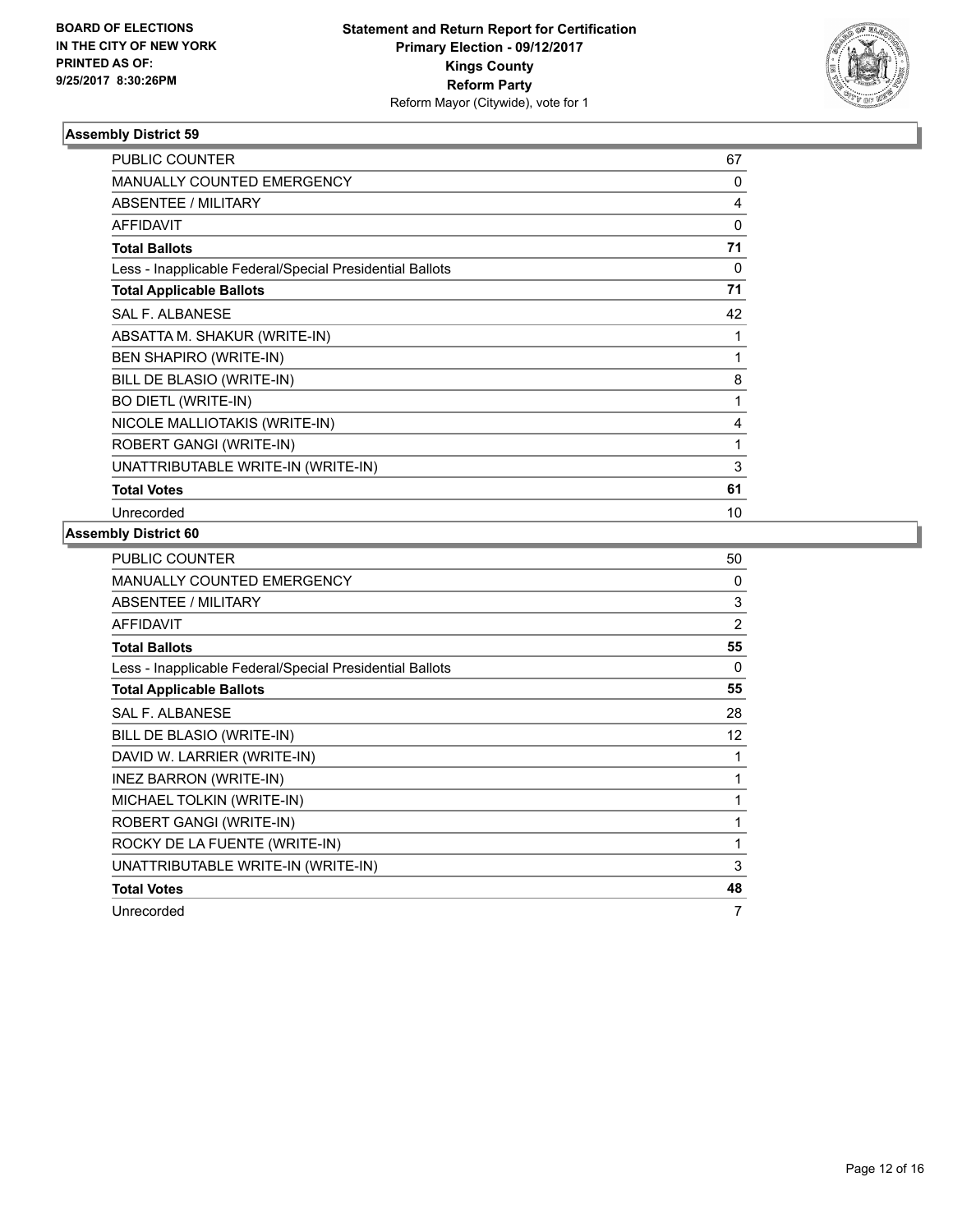

| <b>PUBLIC COUNTER</b>                                    | 121            |
|----------------------------------------------------------|----------------|
| <b>MANUALLY COUNTED EMERGENCY</b>                        | 0              |
| ABSENTEE / MILITARY                                      | $\overline{2}$ |
| <b>AFFIDAVIT</b>                                         | 1              |
| <b>Total Ballots</b>                                     | 124            |
| Less - Inapplicable Federal/Special Presidential Ballots | 0              |
| <b>Total Applicable Ballots</b>                          | 124            |
| <b>SAL F. ALBANESE</b>                                   | 63             |
| BILL DE BLASIO (WRITE-IN)                                | 4              |
| <b>BO DIETL (WRITE-IN)</b>                               | 1              |
| EL YATEEM (WRITE-IN)                                     | 1              |
| JOHN QUAGLIONE (WRITE-IN)                                | 1              |
| KHADER EL-YATEEM (WRITE-IN)                              | 1              |
| NICOLE MALLIOTAKIS (WRITE-IN)                            | 18             |
| UNATTRIBUTABLE WRITE-IN (WRITE-IN)                       | 5              |
| <b>Total Votes</b>                                       | 94             |
| Unrecorded                                               | 30             |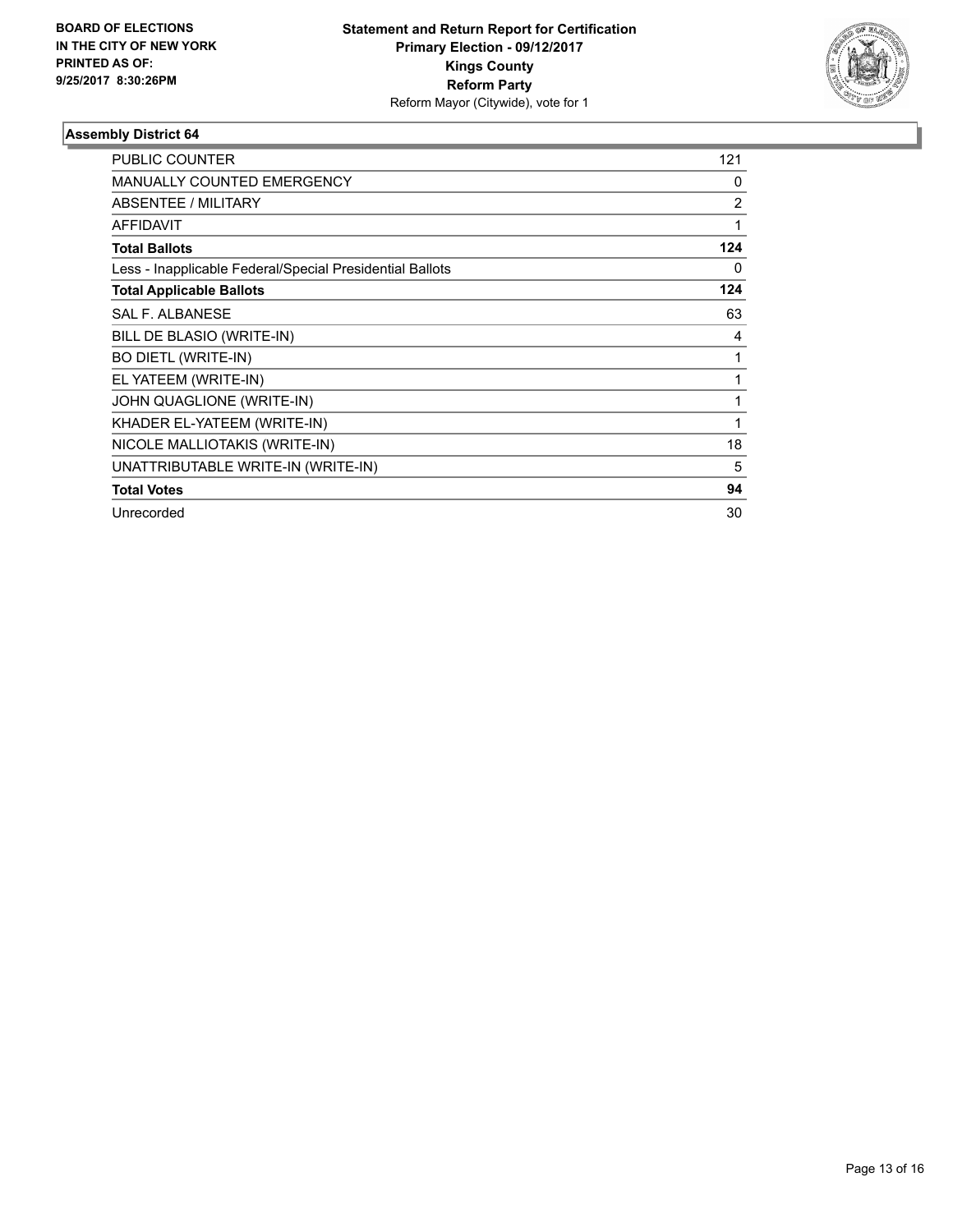

## **Total for Reform Mayor (Citywide) - Kings County**

| <b>PUBLIC COUNTER</b>                                    | 2,508 |
|----------------------------------------------------------|-------|
| <b>MANUALLY COUNTED EMERGENCY</b>                        | 0     |
| <b>ABSENTEE / MILITARY</b>                               | 91    |
| AFFIDAVIT                                                | 18    |
| <b>Total Ballots</b>                                     | 2,617 |
| Less - Inapplicable Federal/Special Presidential Ballots | 0     |
| <b>Total Applicable Ballots</b>                          | 2,617 |
| <b>SAL F. ALBANESE</b>                                   | 1,455 |
| AARON TYK (WRITE-IN)                                     | 1     |
| ABSATTA M. SHAKUR (WRITE-IN)                             | 1     |
| AKEEM BROWDER (WRITE-IN)                                 | 1     |
| ANNA ROZENTUL (WRITE-IN)                                 | 1     |
| <b>BEN SHAPIRO (WRITE-IN)</b>                            | 1     |
| BERNIE SANDERS (WRITE-IN)                                | 1     |
| BILL DE BLASIO (WRITE-IN)                                | 357   |
| <b>BO DIETL (WRITE-IN)</b>                               | 18    |
| <b>BOB GANGI (WRITE-IN)</b>                              | 1     |
| <b>BOB GARY (WRITE-IN)</b>                               | 1     |
| <b>BONITA JACKSON (WRITE-IN)</b>                         | 1     |
| CARL B GALYON III (WRITE-IN)                             | 1     |
| CARLOS MENCHACA (WRITE-IN)                               | 3     |
| CHAIMM DEUTCH (WRITE-IN)                                 | 1     |
| CHRIS MIAO (WRITE-IN)                                    | 5     |
| CHRIS MIOU (WRITE-IN)                                    | 1     |
| CHRISTOPHER GERVEY REID (WRITE-IN)                       | 1     |
| DANIEL ANDREW MURPHY (WRITE-IN)                          | 1     |
| DANIEL KNTZOVICZ (WRITE-IN)                              | 1     |
| DAVID W. LARRIER (WRITE-IN)                              | 1     |
| DIBIACIO MOYA (WRITE-IN)                                 | 1     |
| EL YATEEM (WRITE-IN)                                     | 1     |
| ENMY CANTOS (WRITE-IN)                                   | 1     |
| FELIX CASTILO (WRITE-IN)                                 | 1     |
| FELIX ORTIZ (WRITE-IN)                                   | 2     |
| FREDERICK DOUGLAS (WRITE-IN)                             | 1     |
| HELAL A SHEIK (WRITE-IN)                                 | 2     |
| HERSHEL BLONDER (WRITE-IN)                               | 1     |
| HILLARY CLINTON (WRITE-IN)                               | 1     |
| ILL DE BLASIO (WRITE-IN)                                 | 1     |
| INEZ BARRON (WRITE-IN)                                   | 1     |
| JAHARI BRISPORT (WRITE-IN)                               | 1     |
| JEREMY CHAD KRAUSER (WRITE-IN)                           | 1     |
| JOE WARLOCK (WRITE-IN)                                   | 1     |
| JOHN GANGI (WRITE-IN)                                    | 1     |
| JOHN QUAGLIONE (WRITE-IN)                                | 2     |
| JONAN DIANE AND (WRITE-IN)                               | 1     |
| JUMANI WILLIAMS (WRITE-IN)                               | 1     |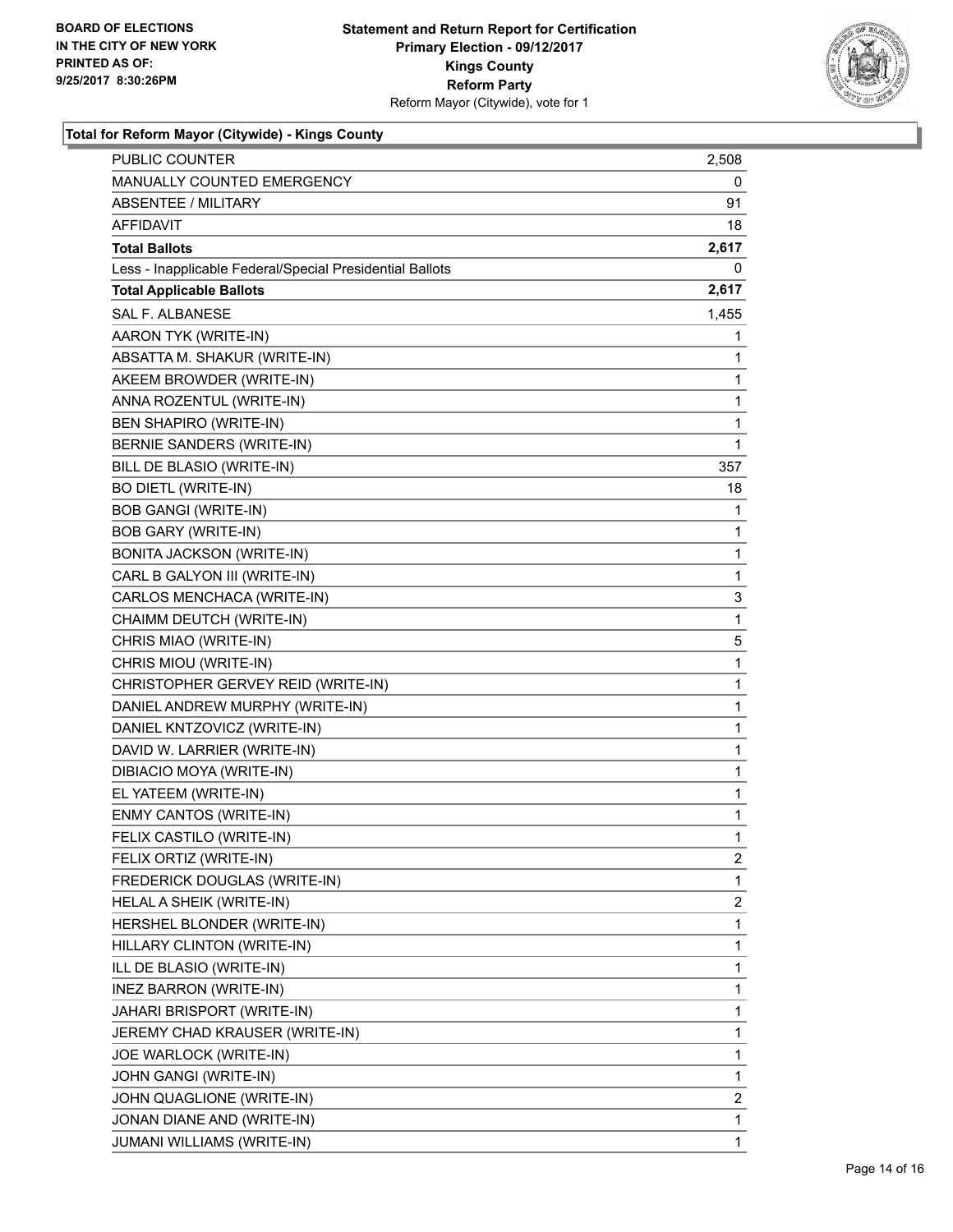

## **Total for Reform Mayor (Citywide) - Kings County**

| KHADER EL-YATEEM (WRITE-IN)<br>LAURIE CUMBO (WRITE-IN)       | 1      |
|--------------------------------------------------------------|--------|
| LAURIE WINDSOR (WRITE-IN)                                    | 1      |
| LEE GABBAY (WRITE-IN)                                        | 1      |
|                                                              |        |
| LIAM A. MCCABE (WRITE-IN)                                    | 1      |
| LUCRETIA REGINA-POTTER (WRITE-IN)                            | 1      |
| MARGARET CHIN (WRITE-IN)                                     | 1      |
| MARIA R. CUASTELLA (WRITE-IN)<br>MARTIN MARKOWITZ (WRITE-IN) | 1<br>1 |
| MATHIEU EUGENE (WRITE-IN)                                    | 1      |
| MIAO LING LEY (WRITE-IN)                                     | 1      |
| MICHAEL BLOOMBERG (WRITE-IN)                                 | 5      |
| MICHAEL TOLKIN (WRITE-IN)                                    | 20     |
| MICHELLE OBAMA (WRITE-IN)                                    | 1      |
| NANCY TONG (WRITE-IN)                                        | 5      |
| NICOLE MALLIOTAKIS (WRITE-IN)                                | 75     |
| NYDIA VELAZQUEZ (WRITE-IN)                                   | 1      |
| PADJET EDWARDS (WRITE-IN)                                    | 1      |
| PETER KREPOTKIN (WRITE-IN)                                   | 1      |
| PIA RAYMOND (WRITE-IN)                                       | 1      |
| RAY BROWN (WRITE-IN)                                         | 1      |
| RAY KELLY (WRITE-IN)                                         | 1      |
| RICHARD BASHNER (WRITE-IN)                                   | 6      |
| RICHARD S BASHNER (WRITE-IN)                                 | 1      |
| RICHARD S. BASHNER (WRITE-IN)                                | 1      |
| RICHARD S. BUSHNER (WRITE-IN)                                | 1      |
| ROBERT BANDI (WRITE-IN)                                      | 1      |
| ROBERT GANGI (WRITE-IN)                                      | 26     |
| ROBERT LESHNER (WRITE-IN)                                    | 1      |
| <b>ROBIN SHEAR (WRITE-IN)</b>                                | 1      |
| ROBIN VARGRNE WILSON (WRITE-IN)                              | 1      |
| ROCKY DE LA FUENTE (WRITE-IN)                                | 2      |
| SONIA PAULINO (WRITE-IN)                                     | 1      |
| TARIQ ASSAD (WRITE-IN)                                       | 1      |
| THOMAS GALLAGHER (WRITE-IN)                                  | 1      |
| TING LI (WRITE-IN)                                           | 1      |
| TYRONE SLOTHROP (WRITE-IN)                                   | 1      |
| UNATTRIBUTABLE WRITE-IN (WRITE-IN)                           | 135    |
| UNCOUNTED WRITE-IN PER STATUTE (WRITE-IN)                    | 3      |
| <b>VERMIN SUPREME (WRITE-IN)</b>                             | 1      |
| VINCENT GENTILE (WRITE-IN)                                   | 1      |
| YEHUDA HEIMFELD (WRITE-IN)                                   | 1      |
| <b>Total Votes</b>                                           | 2,200  |
| Unrecorded                                                   | 417    |